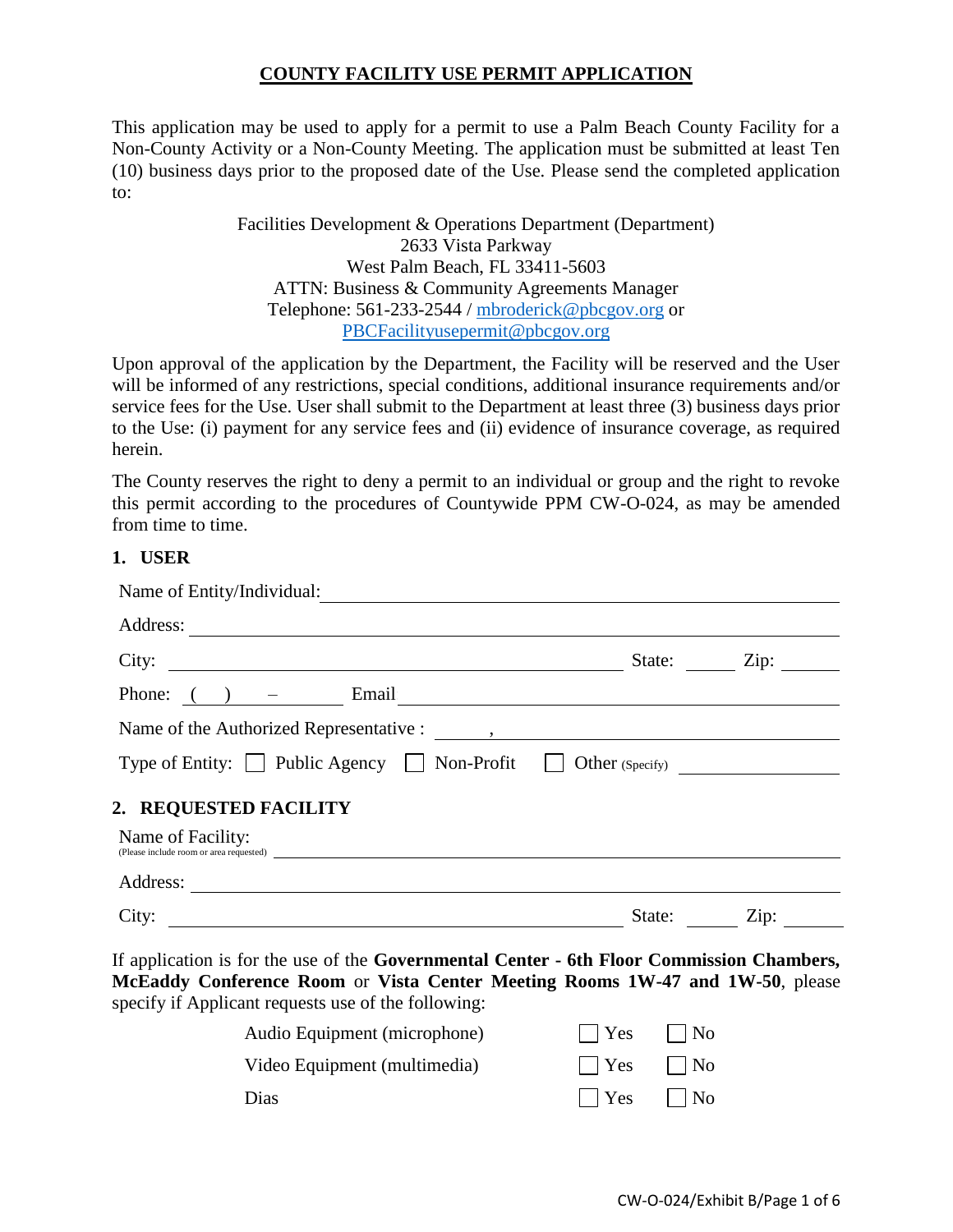| <b>NATURE OF USE:</b><br>3.                                                                    |                                                                                                                                                     |                                                                                                                                                                   |              |  |  |  |  |
|------------------------------------------------------------------------------------------------|-----------------------------------------------------------------------------------------------------------------------------------------------------|-------------------------------------------------------------------------------------------------------------------------------------------------------------------|--------------|--|--|--|--|
| Protest                                                                                        | Campaign Event                                                                                                                                      | Non-Profit Event                                                                                                                                                  | Solicitation |  |  |  |  |
| <b>Posting Notices</b>                                                                         | Speech                                                                                                                                              | Other                                                                                                                                                             |              |  |  |  |  |
| <b>ESTIMATED NUMBER OF ATTENDEES (including User/Staff/Volunteers):</b>                        |                                                                                                                                                     |                                                                                                                                                                   |              |  |  |  |  |
| Detailed description of the nature and purpose of use (attach additional sheets as necessary): |                                                                                                                                                     |                                                                                                                                                                   |              |  |  |  |  |
|                                                                                                |                                                                                                                                                     |                                                                                                                                                                   |              |  |  |  |  |
| <b>FOOD AND BEVERAGE</b><br>4.                                                                 |                                                                                                                                                     |                                                                                                                                                                   |              |  |  |  |  |
| Use includes food and/or beverage?                                                             |                                                                                                                                                     | Yes<br>N <sub>o</sub>                                                                                                                                             |              |  |  |  |  |
| If yes:                                                                                        |                                                                                                                                                     | Catered{insurance required} Prepackaged/Home Cooked                                                                                                               |              |  |  |  |  |
|                                                                                                |                                                                                                                                                     | <b>No</b>                                                                                                                                                         |              |  |  |  |  |
|                                                                                                | Use includes the sale, use or consumption of alcohol? $\Box$ Yes<br>Note: A custodial fee may be imposed if the Use involves food and/or beverages. |                                                                                                                                                                   |              |  |  |  |  |
| 5. DATE AND TIME OF USE                                                                        |                                                                                                                                                     |                                                                                                                                                                   |              |  |  |  |  |
| Date(s) of Use:                                                                                |                                                                                                                                                     |                                                                                                                                                                   |              |  |  |  |  |
|                                                                                                | Time(s) of Use: ___: ___ AM/PM - __:                                                                                                                | AM/PM                                                                                                                                                             |              |  |  |  |  |
| 6. EQUIPMENT                                                                                   |                                                                                                                                                     |                                                                                                                                                                   |              |  |  |  |  |
| Amount of Equipment Requested:                                                                 |                                                                                                                                                     | Tables                                                                                                                                                            | Chairs       |  |  |  |  |
|                                                                                                |                                                                                                                                                     | Note: A service fee may be imposed for the use of the Equipment.<br>All equipment contained or used within the Facility is subject to approval by the Department. |              |  |  |  |  |
| <b>ADDITIONAL USERS</b><br>7.                                                                  |                                                                                                                                                     |                                                                                                                                                                   |              |  |  |  |  |
|                                                                                                |                                                                                                                                                     | Entity(s)/individual(s) participating in use, if other than Applicant (attach additional pages to list                                                            |              |  |  |  |  |
| more entity(s)/individual(s)):                                                                 |                                                                                                                                                     |                                                                                                                                                                   |              |  |  |  |  |
|                                                                                                |                                                                                                                                                     |                                                                                                                                                                   |              |  |  |  |  |
|                                                                                                |                                                                                                                                                     | Name:                                                                                                                                                             |              |  |  |  |  |
|                                                                                                |                                                                                                                                                     |                                                                                                                                                                   |              |  |  |  |  |
|                                                                                                |                                                                                                                                                     | Phone: $( )$ $-$ Email Email $\overline{\phantom{a}}$                                                                                                             |              |  |  |  |  |
|                                                                                                |                                                                                                                                                     |                                                                                                                                                                   |              |  |  |  |  |
|                                                                                                |                                                                                                                                                     | Type of Entity: D Public Agency D Non-Profit D Other (Specify) _________________                                                                                  |              |  |  |  |  |
|                                                                                                |                                                                                                                                                     |                                                                                                                                                                   |              |  |  |  |  |
| 8. VENDORS                                                                                     |                                                                                                                                                     |                                                                                                                                                                   |              |  |  |  |  |
| List all vendors of the Event:                                                                 |                                                                                                                                                     |                                                                                                                                                                   |              |  |  |  |  |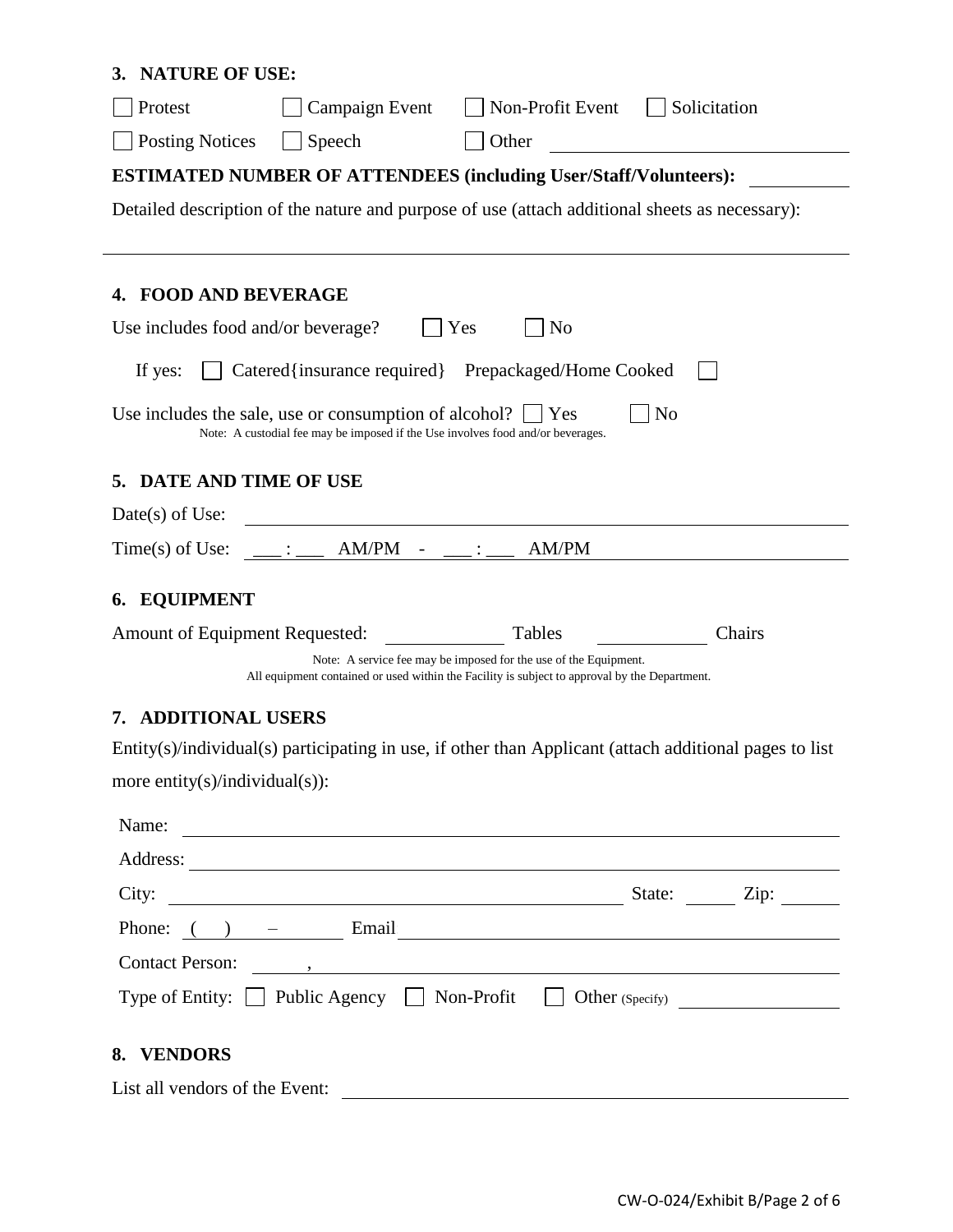### **9. ADVERTISING**

| Will the event be advertised to the Public? | $\blacksquare$ Yes | $\mathsf{N}_0$ |  |
|---------------------------------------------|--------------------|----------------|--|
| If yes, by what means?:     Radio           | $\blacksquare$ TV  | Other          |  |

All announcements (verbal and written) bearing the County address or location of the Non-County Activity or Non-County Meeting shall include the following disclaimer:

### **"This event is not sponsored by or affiliated with Palm Beach County"**

## **FACILITY RULES AND USE POLICY**

The User shall strictly adhere to the Facility Rules and Use Policy contained herein at all times.

The User acknowledges that any violation of the Facility Rules and Use Policy may result in the suspension or termination of this permit.

- 1. User shall be responsible for items left at the Facility by guests, workers, employees or representatives of the User. The County shall not be responsible for items left by the User.
- 2. User shall return the Facility, including any equipment therein, in the same condition it was received. User shall remove any refuse, repair any damages, and clean the Facility and equipment. User shall compensate the County for any repairs or cleaning required but not accomplished by the User as determined by the Department.
- 3. User shall be responsible for all deliveries of equipment or other objects to the Facility.
- 4. User shall not use the Facility, or any part thereof, for any purpose other than the use contained in the Application without written consent from the Department.
- 5. User shall not use or store, nor permit to be used or stored, in the Facility, or any part thereof, any substance or object prohibited by law or ordinance, or by standard fire insurance policies issued by companies operating in Florida, including any illuminating oils, candles, oil lamps, turpentine, benzene, naphtha, or similar substances, or explosives of any kind.
- 6. User shall not store, possess or use drugs or gambling devices at the Facility, nor permit others to do so.
- 7. User shall not post signs, banners, posters or any other displays on or in the Facility or affix decorations to walls or ceilings without the approval of the Department.
- 8. User shall not employ noise amplification devices without the approval of the Department.
- 9. User shall abide by all laws of the United States, the State of Florida, the County of Palm Beach and all regulations of the Palm Beach County Fire Rescue Department and the Public Health Department.
- 10. User acknowledges that any permitted Non-County Activity or Non-County Meeting shall be open to the general public and shall be non-exclusive. User shall not exclude any person from membership in its organization or participation in its use of the Facility on the grounds of race, color, religion, disability, sex, age, national origin, ancestry, marital status, familial status, sexual orientation, gender identity and expression, or genetic information.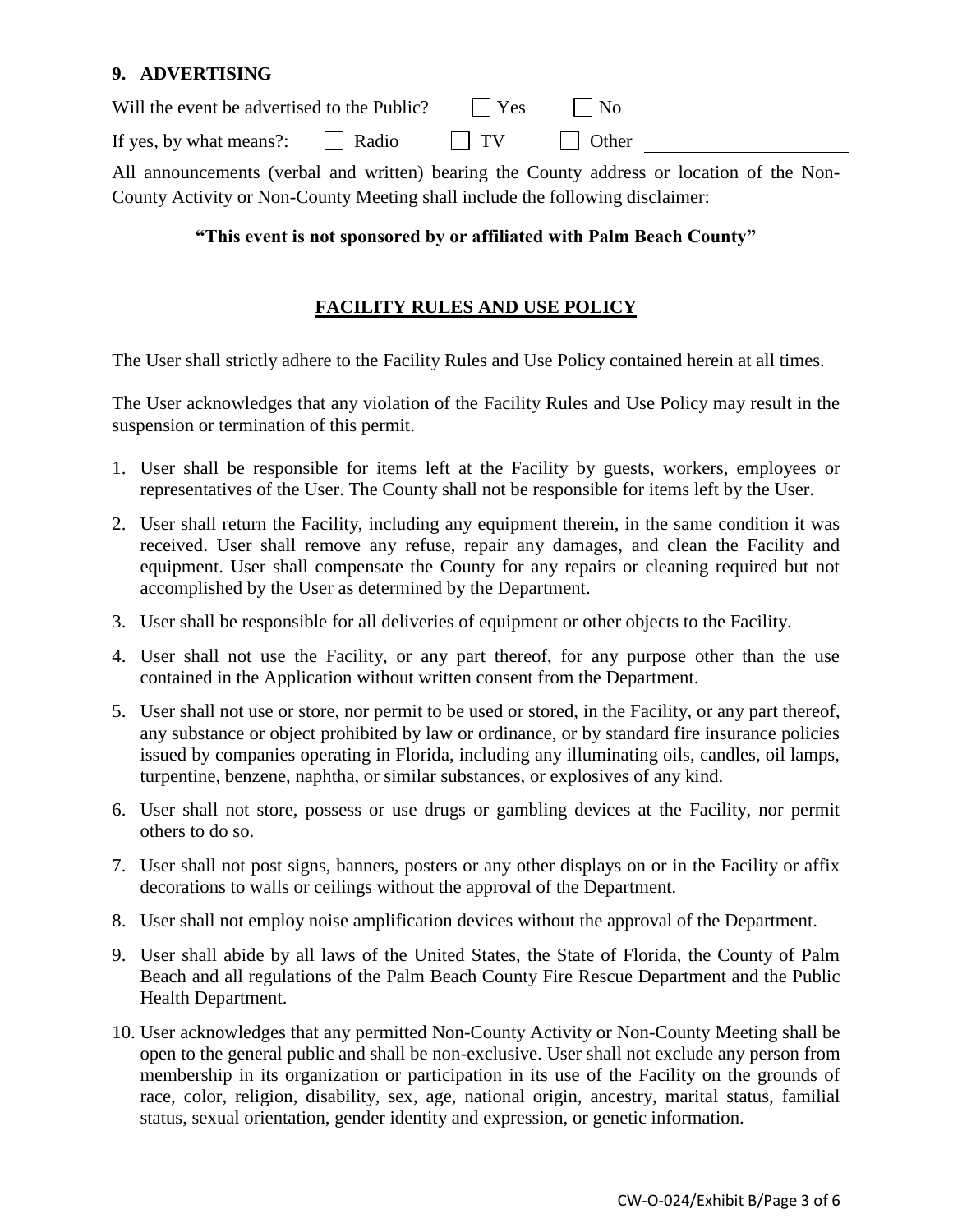- 11. Smoking is prohibited in the Facility, pursuant to the provisions of Countywide PPM CW-P-036, as may be amended from time to time.
- 12. User shall not employ alternative electrical power sources without the approval of the Department.
- 13. If User is a non-governmental entity then User shall provide and maintain at its sole cost and expense, in a form and content acceptable to the County, Commercial General Liability Coverage at a limit of liability of not less than \$300,000 Each Occurrence and Workers Compensation insurance covering all employees in accordance with Chapter 440 Florida Statutes. Coverage shall not contain any endorsement(s) excluding nor limiting Premises/Operations, Personal Injury, Product/Completed Operations, Contractual Liability, Severability of Interests or Cross Liability. Coverage shall be provided on a primary basis. Notwithstanding the foregoing, County may require additional coverage(s) of the type(s) and in the amount(s) specified by the County based upon the requested use. Applicant shall provide County, at least three (3) business days prior to the date of the requested use, with a certificate(s) of insurance evidencing the required coverage(s) and naming the County as both an additional insured and a certificate holder. *The Applicant may choose to purchase insurance coverage(s) through the County's Tenant Users Liability Insurance Program (TULIP) which can be accessed through* www.ebi-ins.com/tulip. The Additional Insured shall read "Palm Beach County Board of County Commissioners, a political subdivision of the State of Florida, its Officers, Employees and Agents". The Certificate Holder shall read "Palm Beach County Board of County Commissioners c/o FDO, 2633 Vista Parkway, West Palm Beach, Florida 33411-5603". **The foregoing is not required if the estimated Number of Attendees on the Application is two (2) or less.**
- 14. If User is a governmental entity then User hereby acknowledges without waiving the right to sovereign immunity as provided by Section 768.28 Florida Statutes that User is self-insured for general liability under Florida Sovereign Immunity Statutes with coverage limits of \$100,000 per person and \$200,000 per occurrence, or such monetary waiver limits that may change and be set forth by the legislature. *(Please note that as of October 2011, the Florida Statutory limits of liability will provide for coverage limits of \$200,000 per person and \$300,000 per occurrence.)* User shall maintain or be self-insured for Worker's Compensation & Employer's Liability insurance in accordance with Chapter 440 Florida Statutes. If the User maintains third-party commercial general liability in lieu of exclusive reliance on self insurance under Section 768.28 Florida Statutes, User shall maintain the same insurance policy limits, as set forth in Section 13 above and shall comply with all other requirements set forth in Section 13 above. User's self insurance and/or general liability coverage shall be primary with respect to any coverage afforded to or maintained by the County.
- 15. For events involving alcohol, User shall obtain any licenses or permits required by the State of Florida and shall provide County with proof of licensure and liquor liability insurance coverage in the amount \$1,000,000. Except as modified herein, User shall comply with all other requirements as set forth in Section 13 or Section 14 above, as applicable. Insurance coverage may also be provided by way of a Commercial General Liability policy utilizing Liquor Liability endorsement CG 24 08. Furthermore, User shall comply with the provisions of Countywide PPM CW-P-026, as may be amended from time to time.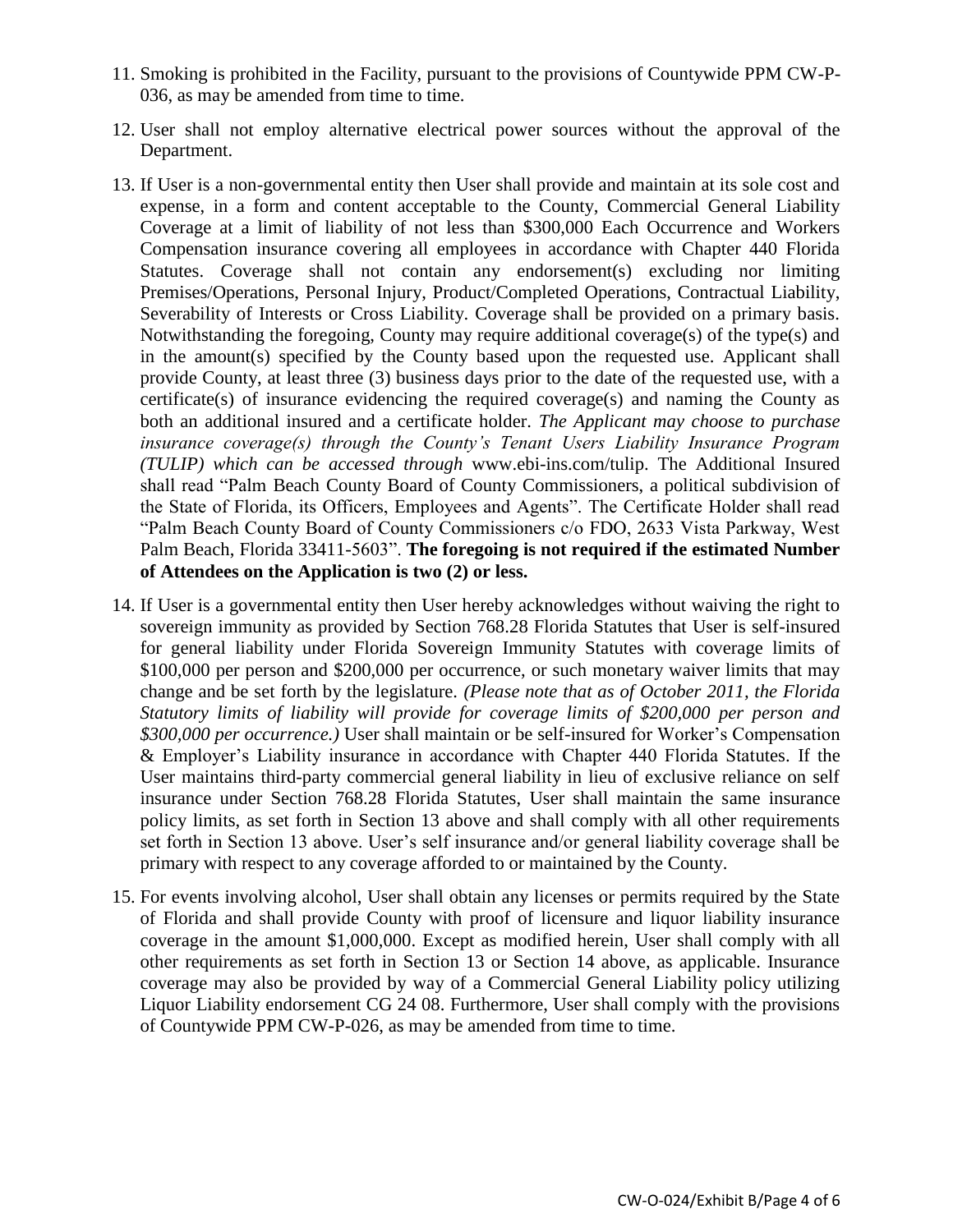- 16. For events involving non-prepackaged food, User shall engage a Florida licensed and insured caterer who shall: (i) provide County with proof of licensure; (ii) provide County with proof of Commercial General Liability Coverage at a limit of liability of not less than \$1,000,000 Each Occurrence; and (iii) comply with all other requirements as set forth in Section 13 or Section 14 above, as applicable.
- 17. All Additional Users and Vendors of the Facility shall comply with all insurance requirements required of the User as set forth in Section 13, 14, 15 or 16 above, as applicable, and shall provide County with evidence of the same.
- 18. User hereby agrees to a Waiver of Subrogation for each insurance policy required herein. When required by the insurer, or should a policy condition not permit User to enter into a pre-loss agreement to waive subrogation without an endorsement, then User shall notify the insurer and request that the policy be endorsed with a Waiver of Transfer of Rights of Recovery Against Others, or its equivalent. This Waiver of Subrogation requirement shall not apply to any policy, which includes a condition specifically prohibiting such an endorsement, or voids coverage should User enter into such an agreement on a pre-loss basis.
- 19. User shall protect, defend, reimburse, indemnify and hold Palm Beach County, its agents, designees, employees, and elected officials free and harmless at all times from and against all claims, liability, expenses, losses, costs, fines, damages or causes of action of every kind and character, including attorney's fees and costs, whether at trial or appellate levels or otherwise, arising during, as a result of, or in connection with User's use of the Facility. User assumes the risk associated with the use of the Facility and agrees to hold Palm Beach County, its agents, designees, employees, and elected officials free and harmless at all times from and against all claims, liability, expenses, losses, costs, fines, damages or causes of action of every kind and character, including attorney's fees and costs, whether at trial or appellate levels or otherwise, due to their acts, errors or omissions resulting in bodily injury, including death, or damage to User's property incident to or in connection with User's use of the Facility. In the event User is a governmental entity, nothing contained herein shall be construed as a waiver of sovereign immunity or the statutory limits of liability set forth in Section 768.28, Florida Statutes. User's obligations set forth in this Section 19 shall survive termination, revocation or expiration of this Permit.

#### **TO BE PROVIDED BY THE COUNTY (after evaluation of the Application):**

Special Use Conditions and Fees: \_\_\_\_\_\_\_\_\_\_\_\_\_\_\_\_\_\_\_\_\_\_\_\_\_\_\_\_\_\_\_\_\_\_\_\_\_\_\_\_\_\_\_\_\_\_\_\_\_\_ \_\_\_\_\_\_\_\_\_\_\_\_\_\_\_\_\_\_\_\_\_\_\_\_\_\_\_\_\_\_\_\_\_\_\_\_\_\_\_\_\_\_\_\_\_\_\_\_\_\_\_\_\_\_\_\_\_\_\_\_\_\_\_\_\_\_\_\_\_\_\_\_\_\_\_\_\_ \_\_\_\_\_\_\_\_\_\_\_\_\_\_\_\_\_\_\_\_\_\_\_\_\_\_\_\_\_\_\_\_\_\_\_\_\_\_\_\_\_\_\_\_\_\_\_\_\_\_\_\_\_\_\_\_\_\_\_\_\_\_\_\_\_\_\_\_\_\_\_\_\_\_\_\_\_ \_\_\_\_\_\_\_\_\_\_\_\_\_\_\_\_\_\_\_\_\_\_\_\_\_\_\_\_\_\_\_\_\_\_\_\_\_\_\_\_\_\_\_\_\_\_\_\_\_\_\_\_\_\_\_\_\_\_\_\_\_\_\_\_\_\_\_\_\_\_\_\_\_\_\_\_\_ \_\_\_\_\_\_\_\_\_\_\_\_\_\_\_\_\_\_\_\_\_\_\_\_\_\_\_\_\_\_\_\_\_\_\_\_\_\_\_\_\_\_\_\_\_\_\_\_\_\_\_\_\_\_\_\_\_\_\_\_\_\_\_\_\_\_\_\_\_\_\_\_\_\_\_\_\_